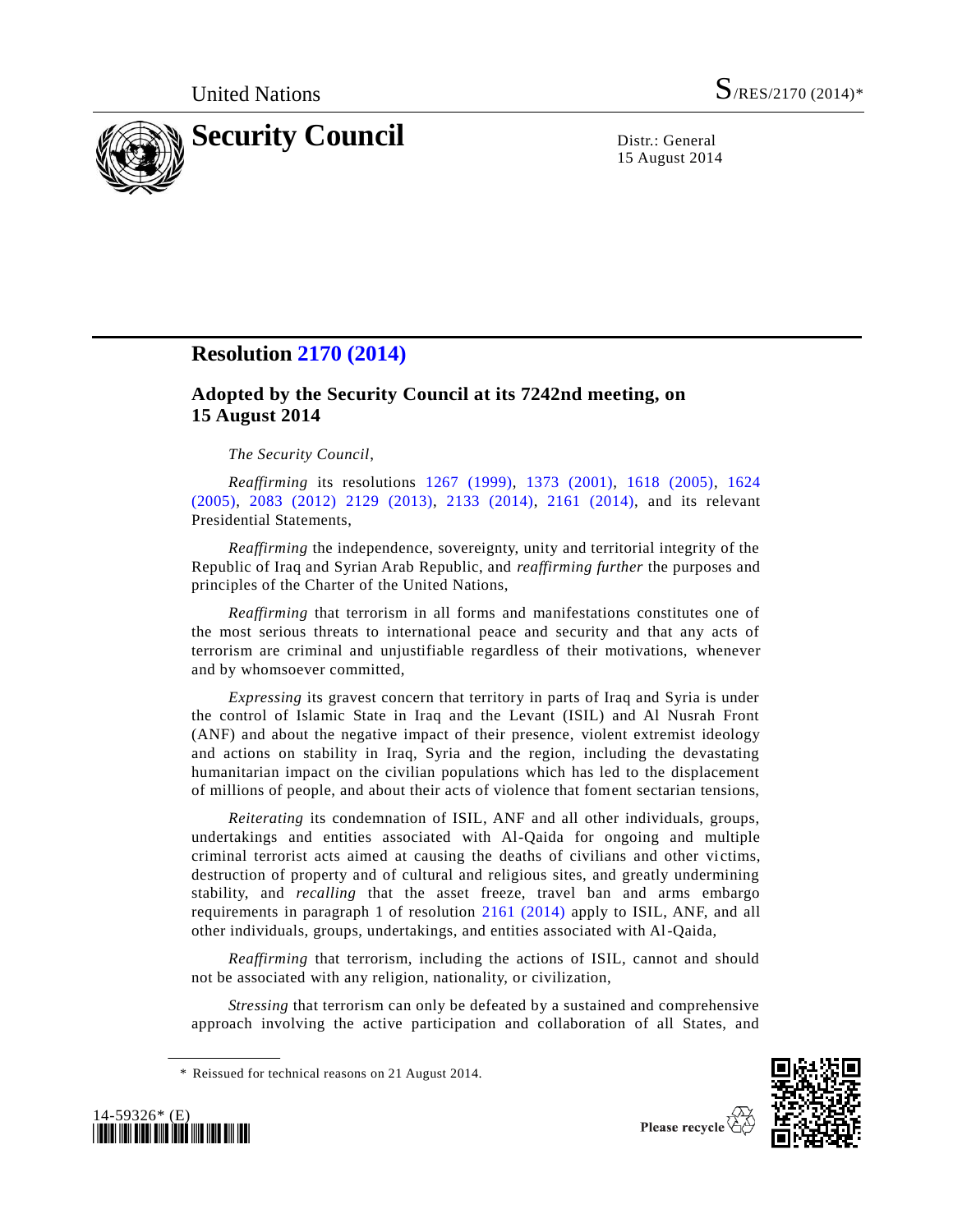international and regional organizations to impede, impair, isolate and incapa citate the terrorist threat,

*Reaffirming* that Member States must ensure that any measures taken to combat terrorism, including while implementing this resolution, comply with all their obligations under international law, in particular international human rights, refugee and international humanitarian law, and underscoring that effective counterterrorism measures and respect for human rights, fundamental freedoms and the rule of law are complementary and mutually reinforcing, and are an essential part of a successful counter-terrorism effort, and notes the importance of respect for the rule of law so as to effectively prevent and combat terrorism,

*Reaffirming* that those who have committed or are otherwise responsible for violations of international humanitarian law or violations or abuses of human rights in Iraq and Syria, including persecution of individuals on the basis of their religion or belief, or on political grounds, must be held accountable,

*Gravely concerned* by the financing of, and financial and other resources obtained by, ISIL, ANF and all other individuals, groups, undertakings, and entities associated with Al-Qaida, and underscoring that these resources will support their future terrorist activities,

*Strongly condemning* incidents of kidnapping and hostage-taking committed by ISIL, ANF and all other individuals, groups, undertakings and entities associated with Al-Qaida for any purpose, including with the aim of raising funds or gaining political concessions, *expressing its determination* to prevent kidnapping and hostage-taking committed by terrorist groups and to secure the safe release of hostages without ransom payments or political concessions, in accordance with applicable international law, *calling upon* all Member States to prevent terrorists from benefiting directly or indirectly from ransom payments or from political concessions and to secure the safe release of hostages, and *reaffirming* the need for all Member States to cooperate closely during incidents of kidnapping and hostage taking committed by terrorist groups,

*Expressing concern* at the flow of foreign terrorist fighters to ISIL, ANF and all other individuals, groups, undertakings and entities associated with Al-Qaida, and the scale of this phenomenon,

*Expressing concern* at the increased use, in a globalized society, by terrorists and their supporters of new information and communication technologies, in particular the Internet, for the purposes of recruitment and incitement to commit terrorist acts, as well as for the financing, planning and preparation of their activities, and underlining the need for Member States to act cooperatively to prevent terrorists from exploiting technology, communications and resources to incite support for terrorist acts, while respecting human rights and fundamental freedoms and in compliance with other obligations under international law,

*Condemning* in the strongest terms the incitement of terrorist acts and *repudiating* attempts at the justification or glorification (*apologie*) of terrorist acts that may incite further terrorist acts,

*Underlining* the primary responsibility of Member States to protect civilian population on their territories, in accordance with their obligations under international law,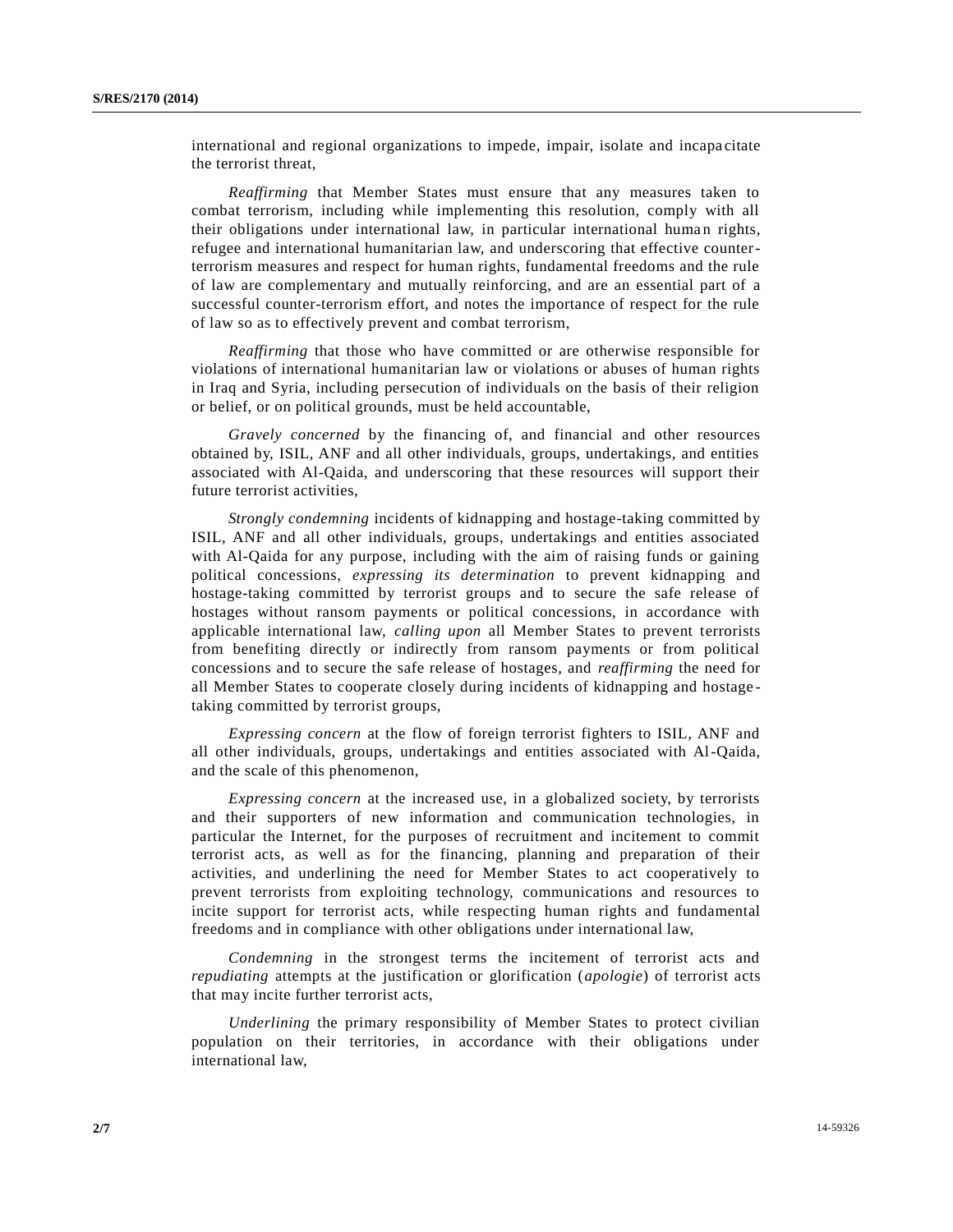*Urging* all parties to protect the civilian population, in particular women and children, affected by the violent activities of ISIL, ANF and all other individuals, groups, undertakings and entities associated with Al-Qaida, especially against any form of sexual violence,

*Reaffirming* the need to combat by all means, in accordance with the Charter of the United Nations and international law, including applicable international human rights, refugee and humanitarian law, threats to international peace and security caused by terrorist acts, *stressing* in this regard the important role the United Nations plays in leading and coordinating this effort,

*Noting with concern* the continued threat posed to international peace and security by ISIL, ANF and all other individuals, groups, undertakings and entities associated with Al-Qaida, and *reaffirming* its resolve to address all aspects of that threat,

*Acting* under Chapter VII of the Charter of the United Nations,

1. *Deplores and condemns* in the strongest terms the terrorist acts of ISIL and its violent extremist ideology, and its continued gross, systematic and widespread abuses of human rights and violations of international humanitarian law;

2. *Strongly condemns* the indiscriminate killing and deliberate targeting of civilians, numerous atrocities, mass executions and extrajudicial killings, including of soldiers, persecution of individuals and entire communities on the basis of their religion or belief, kidnapping of civilians, forced displacement of members of minority groups, killing and maiming of children, recruitment and use of children, rape and other forms of sexual violence, arbitrary detention, attacks on schools and hospitals, destruction of cultural and religious sites and obstructing the exercise of economic, social and cultural rights, including the right to education, especially in the Syrian governorates of Ar-Raqqah, Deir ez-Zor, Aleppo and Idlib, in northern Iraq, especially in Tamim, Salaheddine and Niniveh provinces;

3. *Recalls* that widespread or systematic attacks directed against any civilian populations because of their ethnic or political background, religion or belief may constitute a crime against humanity, *emphasizes* the need to ensure that ISIL, ANF and all other individuals, groups, undertakings and entities associated with Al-Qaida are held accountable for abuses of human rights and violations of international humanitarian law, *urges* all parties to prevent such violations and abuses;

4. *Demands* that ISIL, ANF, and all other individuals, groups, undertakings and entities associated with Al-Qaida cease all violence and terrorist acts, and disarm and disband with immediate effect;

5. *Urges* all States, in accordance with their obligations under resolution [1373 \(2001\),](http://undocs.org/S/RES/1373(2001)) to cooperate in efforts to find and bring to justice individuals, groups, undertakings and entities associated with Al-Qaida including ISIL and ANF who perpetrate, organize and sponsor terrorist acts and in this regard *underlines* the importance of regional cooperation;

6. *Reiterates its call* upon all States to take all measures as may be necessary and appropriate and in accordance with their obligations under international law to counter incitement of terrorist acts motivated by extremism and intolerance perpetrated by individuals or entities associated with ISIL, ANF and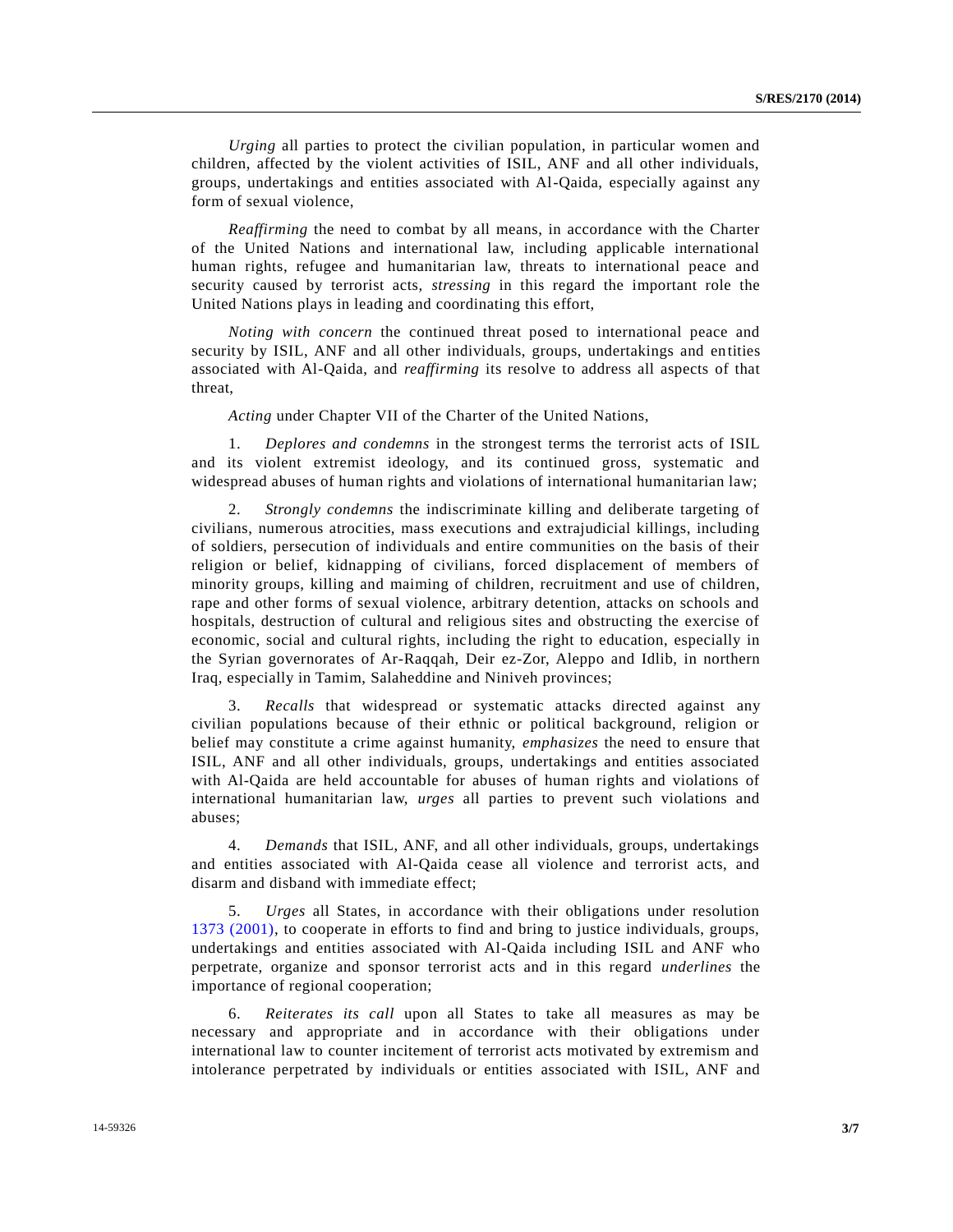Al-Qaida and to prevent the subversion of educational, cultural, and religious institutions by terrorists and their supporters;

#### **Foreign Terrorist Fighters**

7. *Condemns* the recruitment by ISIL, ANF and all other individuals, groups, undertakings and entities associated with Al-Qaida of foreign terrorist fighters, whose presence is exacerbating conflict and contributing to violent radicalisation, *demands* that all foreign terrorist fighters associated with ISIL and other terrorist groups withdraw immediately, and *expresses its readiness* to consider listing those recruiting for or participating in the activities of ISIL, ANF and all other individuals, groups, undertakings and entities associated with Al-Qaida under the Al-Qaida sanctions regime, including through financing or facilitating, for ISIL or ANF, of travel of foreign terrorist fighters;

8. *Calls upon* all Member States to take national measures to suppress the flow of foreign terrorist fighters to, and bring to justice, in accordance with applicable international law, foreign terrorist fighters of, ISIL, ANF and all other individuals, groups, undertakings and entities associated with Al-Qaida, reiterates further the obligation of Member States to prevent the movement of terrorists or terrorist groups, in accordance with applicable international law, by, inter alia, effective border controls, and, in this context, to exchange information expeditiously, improve cooperation among competent authorities to prevent the movement of terrorists and terrorist groups to and from their territories, the supply of weapons for terrorists and financing that would support terrorists;

9. *Encourages* all Member States to engage with those within their territories at risk of recruitment and violent radicalisation to discourage travel to Syria and Iraq for the purposes of supporting or fighting for ISIL, ANF and all other individuals, groups, undertakings and entities associated with Al-Qaida;

10. *Reaffirms* its decision that States shall prevent the direct or indirect supply, sale, or transfer to ISIL, ANF and all other individuals, groups, undertakings and entities associated with Al-Qaida from their territories or by their nationals outside their territories, or using their flag vessels or aircraft, of arms and related materiel of all types including weapons and ammunition, military vehicles and equipment, paramilitary equipment, and spare parts for the aforementioned, and technical advice, assistance or training related to military activities, as well as its calls for States to find ways of intensifying and accelerating the exchange of operational information regarding traffic in arms, and to enhance coordination of efforts on national, subregional, regional and international levels;

#### **Terrorist Financing**

11. *Reaffirms* its resolution [1373 \(2001\)](http://undocs.org/S/RES/1373(2001)) and in particular its decisions that all States shall prevent and suppress the financing of terrorist acts and r efrain from providing any form of support, active or passive, to entities or persons involved in terrorist acts, including by suppressing recruitment of members of terrorist groups and eliminating the supply of weapons to terrorists;

12. *Recalls* its decision in resolution [2161 \(2014\)](http://undocs.org/S/RES/2161(2014)) that all States shall ensure that no funds, financial assets or economic resources are made available, directly or indirectly for the benefit of ISIL, ANF, or any other individuals, groups, undertakings and entities associated with Al-Qaida, by their nationals or by persons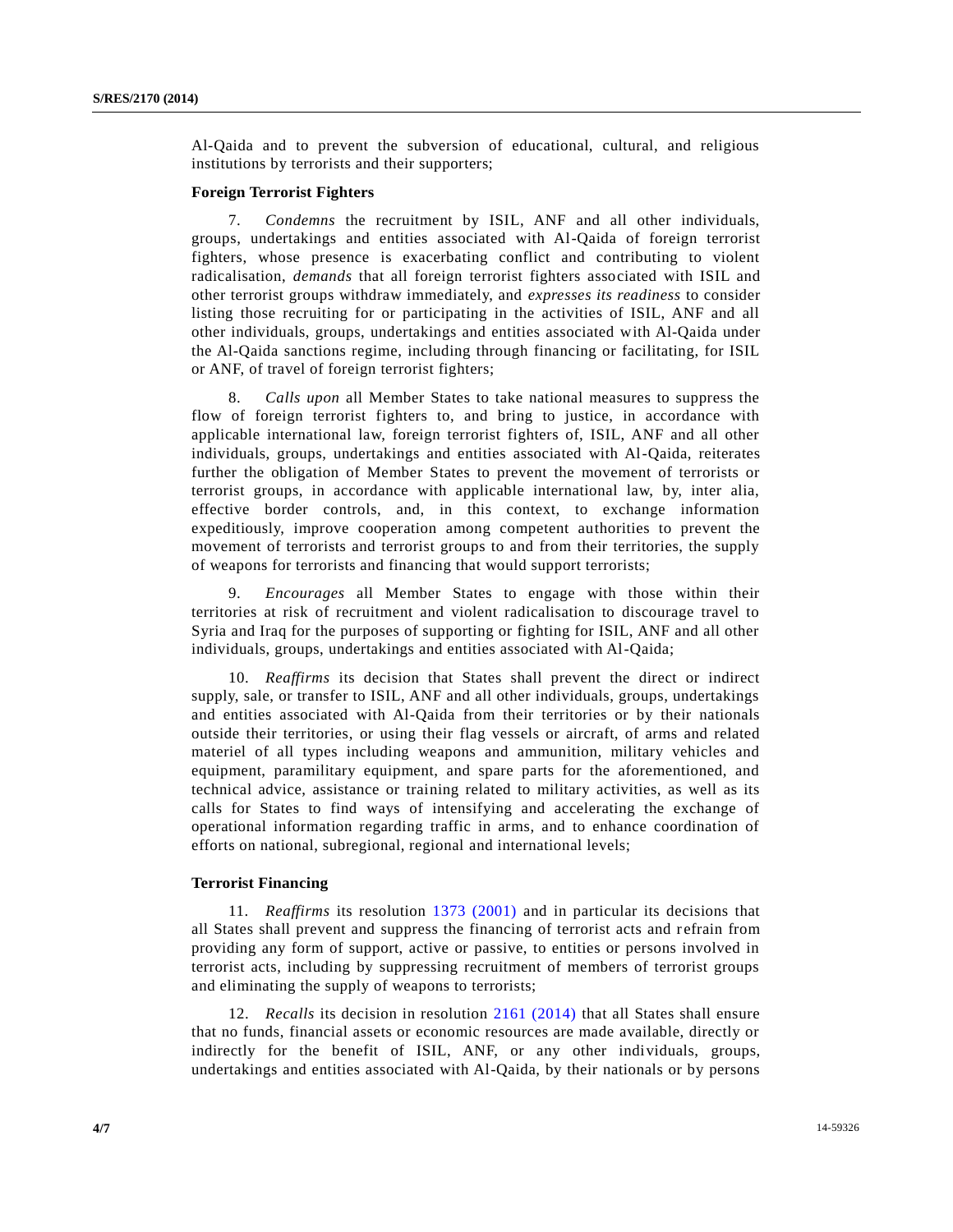within their territory, and *reaffirms* its decision in resolution [1373 \(2001\)](http://undocs.org/S/RES/1373(2001)) that all States shall prohibit their nationals or any persons and entities within their territories from making any funds, financial assets or economic resources or financial or other related services available, directly or indirectly, for the benefit of persons who commit or attempt to commit or facilitate or participate in the commission of terrorist acts, or for the benefit of entities owned or controlled, directly or indirectly, by such persons and of persons and entities acting on behalf of or at the direction of such persons;

13. *Notes with concern* that oilfields and related infrastructure controlled by ISIL, ANF and all other individuals, groups, undertakings and entities associated with Al-Qaida, are generating income which support their recruitment efforts and strengthen their operational capability to organise and carry out terrorist attacks;

14. *Condemns* any engagement in direct or indirect trade involving ISIL, ANF and all other individuals, groups, undertakings and entities associated with Al-Qaida, and *reiterates* that such engagement could constitute financial support for entities designated by the Committee pursuant to resolutions [1267 \(1999\)](http://undocs.org/S/RES/1267(1999)) and [1989](http://undocs.org/S/RES/1989(2011))  [\(2011\)](http://undocs.org/S/RES/1989(2011)) ("the Committee") and may lead to further listings by the Committee;

15. *Emphasizes the importance* of all Member States complying with their obligation to ensure that their nationals and persons within their territory do not make donations to individuals and entities designated by the Committee or those acting on behalf of or at the direction of designated entities;

16. *Expresses its concern* that aircraft or other transport departing from territory controlled by ISIL could be used to transfer gold or other valuable items and economic resources for sale on international markets, or to make other arrangements that could result in violations of the asset freeze;

17. *Confirms* that the requirements in paragraph 1 (a) of resolution [2161](http://undocs.org/S/RES/2161(2014))  [\(2014\)](http://undocs.org/S/RES/2161(2014)) shall also apply to the payment of ransoms to individuals, groups, undertakings or entities on the Al-Qaida Sanctions List, regardless of how or by whom the ransom is paid;

#### **Sanctions**

18. *Observes* that ISIL is a splinter group of Al-Qaida, *recalls* that ISIL and ANF are included on the Al-Qaida sanctions list and in this regard, *expresses its readiness* to consider listing individuals, groups, undertakings and entities providing support to ISIL or to ANF, including those who are financing, arming, planning or recruiting for ISIL or ANF and all other individuals, groups, undertakings and entities associated with Al-Qaida through information and communications technologies including the internet and social media or through any other means;

19. *Decides* that the individuals specified in the annex to this resolution shall be subject to the measures imposed in paragraph 1 of resolution [2161 \(2014\)](http://undocs.org/S/RES/2161(2014)) and added to the Al-Qaida Sanctions List;

20. *Directs* the Committee to make accessible on the Committee's website the narrative summaries of reasons for listing the individuals specified in the annex to this resolution as agreed by the Council and *confirms* that the provisions of resolution [2161 \(2014\)](http://undocs.org/S/RES/2161(2014)) and subsequent relevant resolutions shall apply to the names specified in the annex for so long as they remain on the Al-Qaida Sanctions List;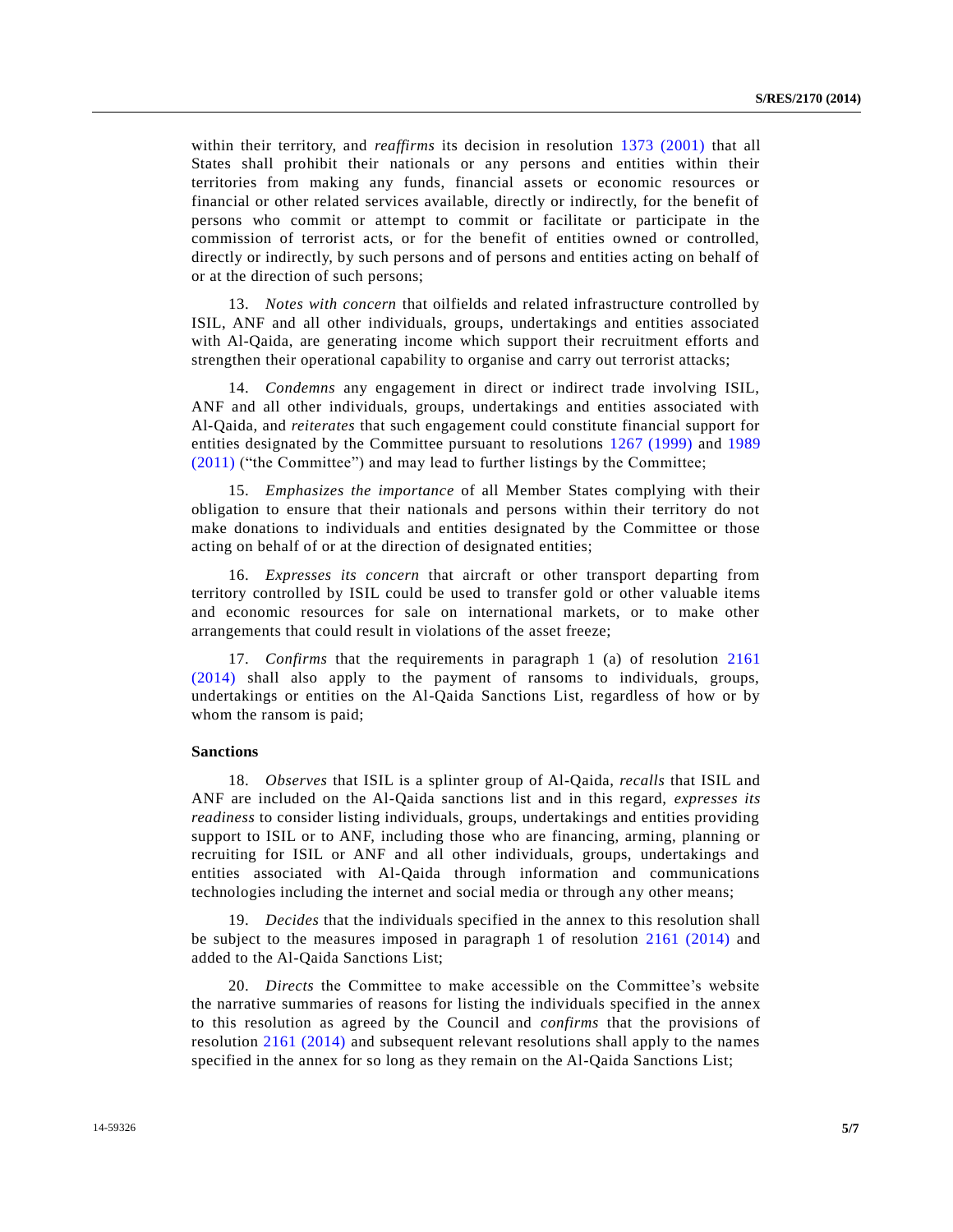21. *Encourages* the submission of listing requests to the Committee by Member States of individuals and entities supporting ISIL, ANF, and all other individuals, groups, undertakings and entities associated with Al-Qaida and *further encourages* the Committee to urgently consider additional designations of individuals and entities supporting ISIL and ANF;

## **Reporting**

22. *Directs* the Monitoring Team to submit a report to the Committee within 90 days on the threat, including to the region, posed by ISIL and ANF, their sources of arms, funding, recruitment and demographics, and recommendations for additional action to address the threat and *requests* that, after a Committee discussion of this report, the chair of the Committee to brief the Security Council on its principal findings;

23. *Requests* UNAMI, within its mandate, capabilities, and its areas of operation, to assist the Committee and the Analytical Support and Sanctions Monitoring Team established by resolution [1526 \(2004\),](http://undocs.org/S/RES/1526(2004)) including by passing information relevant to the implementation of the measures in paragraph 1 of resolution [2161 \(2014\);](http://undocs.org/S/RES/2161(2014))

24. *Decides* to remain seized of this matter.